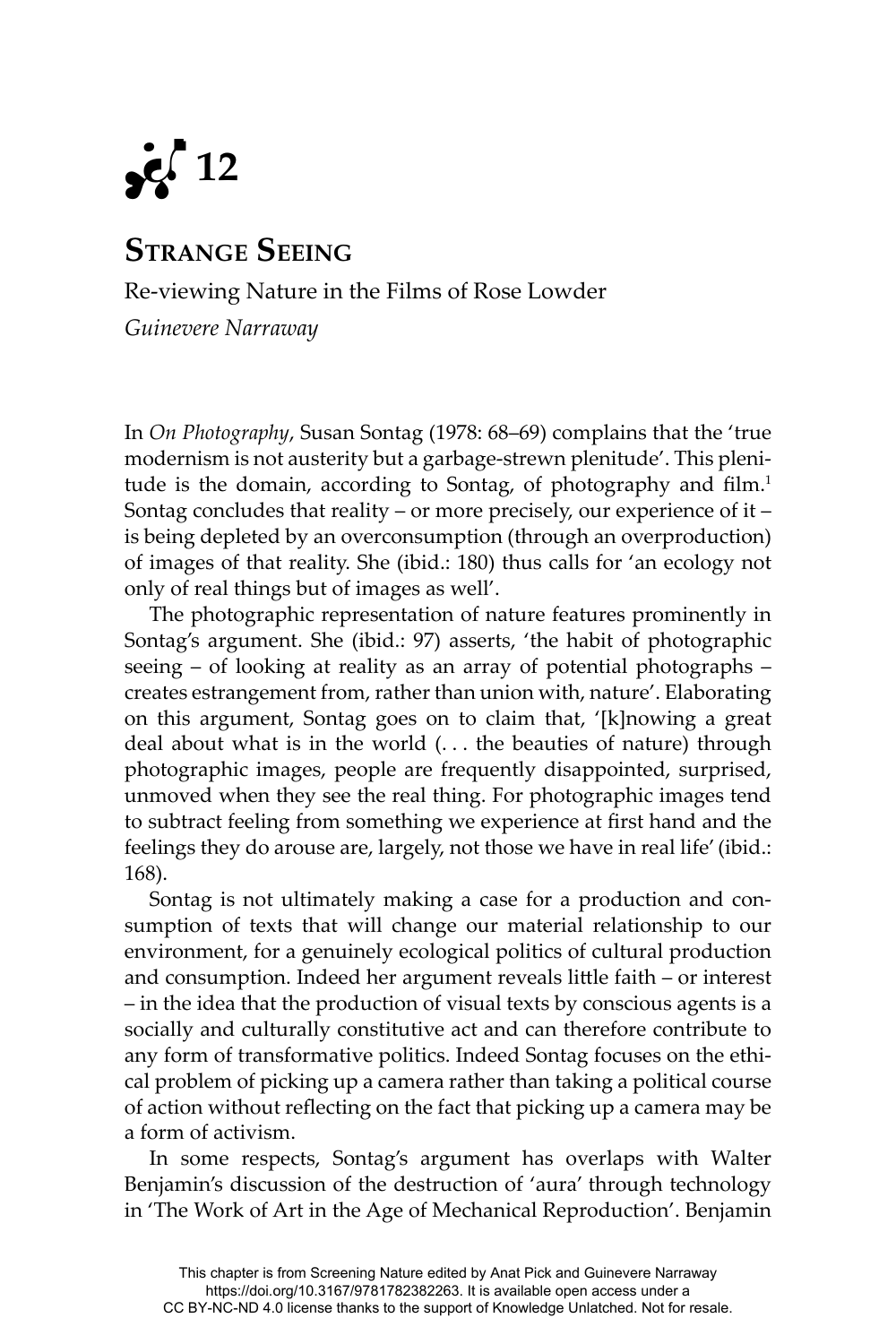(1999: 216) defines aura as 'the unique phenomenon of a distance'. Using examples from the natural world to illustrate this term, he (ibid.) writes, 'while resting on a summer afternoon, you follow with your eyes a mountain range on the horizon or a branch which casts its shadow over you, you experience the aura of those mountains, of that branch'. Unlike the observation of nature with what Benjamin (ibid.: 217) refers to as the 'unarmed eye' however, the reproduction of a natural object in film and photography pries it 'from its shell', dislocating it from context and discarding the scale of that object.

Ultimately Benjamin finds two potential outcomes in photographic and filmic reproduction. When the means of production is appropriated by capitalism and the state, he argues in 'The Work of Art in the Age of Mechanical Reproduction', 'The Author as Producer' and 'A Small History of Photography', photography will only produce 'reified dream images' of the democratic promise held by technology (Buck-Morss 1991: 143). Aesthetics are valorised over content and context.<sup>2</sup> Alternatively, photographic and filmic production has revolutionary potential. Although Benjamin's focus is rarely nature, he does provide an example of what we could call revolutionary seeing in 'A Small History of Photography'. Reflecting on the revelation of architectural and artistic forms in Karl Blossfeldt's magnifications of plants in his 1931 volume of botanic photography *Urformen der Kunst/Prototypes of Art*, Benjamin argues that rather than dominating nature, photography can 'take off the "veil" that our "laziness" has thrown over the old nature' (ibid.: 158). Blossfeldt's magnifications change our perspective on the plants by disclosing, in Benjamin's words (1978: 20), 'an unsuspected wealth of forms and analogies which we never imagined existed in the plant world'. Benjamin (ibid.: 20–21) argues that these photographs provoke a new way of thinking about and viewing nature.

In this chapter I aim to explore how image production and consumption has the potential to change our engagement with the nonhuman. Here I am not interested in the sort of rhetorical work that we see for instance in films like Al Gore's *An Inconvenient Truth*, where the environmentalist message is conveyed largely in expository form.<sup>3</sup> I intend instead to investigate how the relationship between form and content in the filmic reproduction of nature, following on from Benjamin's observations on the photographic reproduction of nature, can be utilised in support of an environmentalist politics.<sup>4</sup>

The work of French experimental filmmaker Rose Lowder is particularly appropriate for my project.<sup>5</sup> Lowder has been making films that centre on the nonhuman since the 1970s. Film scholar Scott MacDonald (2001: 82) has described Lowder's work as an ecological cinema and this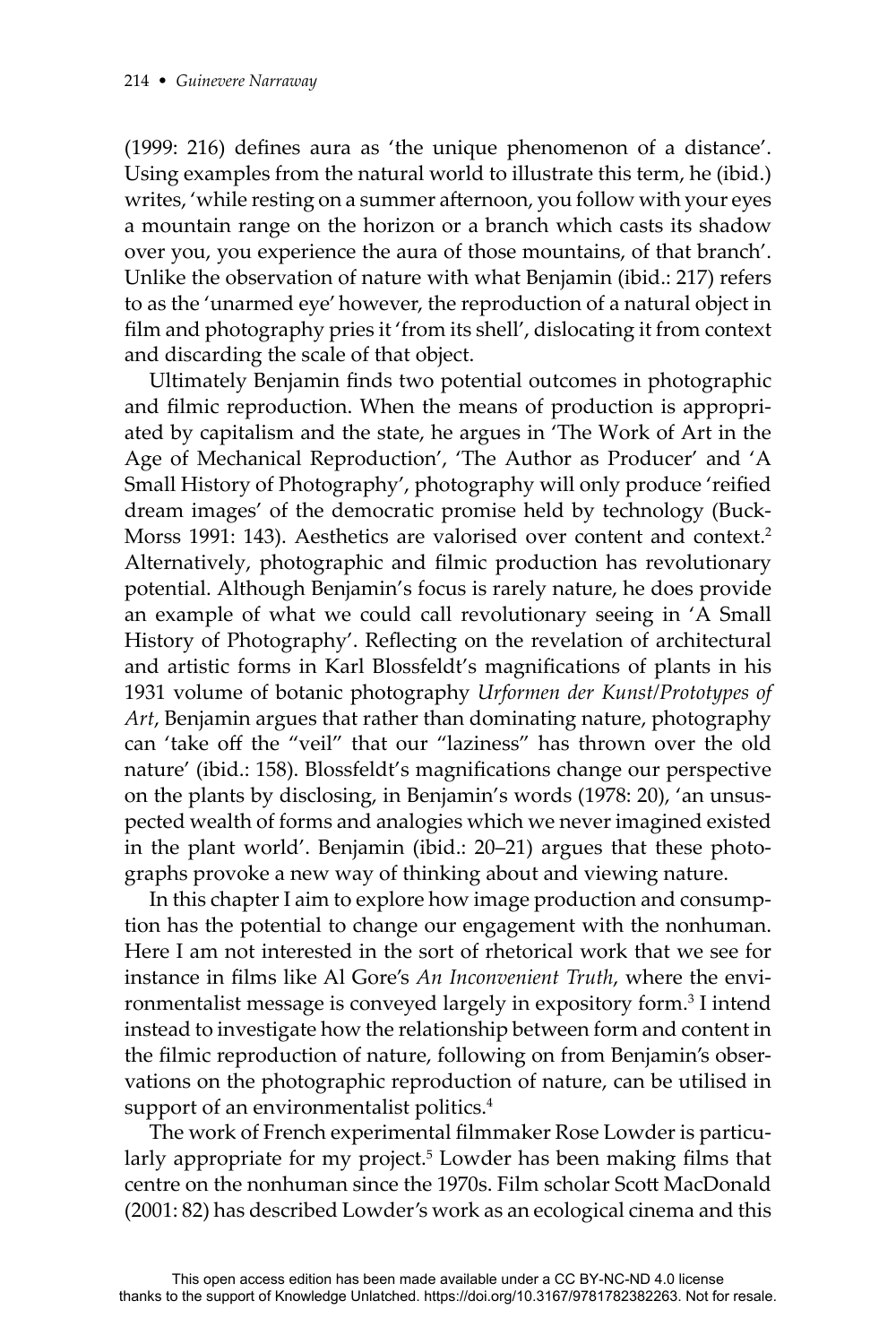is evidenced on many levels of her filmmaking practice. Lowder's work is informed by an ecological ethic involving a production practice that has a low impact on the environment, and her meticulously crafted, almost structuralist films, involve a minimum of waste. Formally, these films would seem to have the potential to alienate the audience from her subject. Yet Lowder's method is consciously and politically embodied and her work involves a sensitivity to nature that draws the viewer in to unconventional ways of seeing and experiencing the nonhuman world.

Lowder's highly formal and structured filmmaking practice reflects a concern with both literal waste, in terms of the squandering of film stock, and metaphorical waste, in terms of the effusion of images. In interviews and at screenings, the filmmaker has protested about the extent of waste produced by commercial filmmaking. As a consequence, she maintains a one-to-one shooting ratio – unlike in most commercial filmmaking where the footage shot is invariably far greater than the material in the final cut.<sup>6</sup> Indeed in thirty-five years Lowder has only shot twenty-three hours of footage.<sup>7</sup> She composes all of her films in-camera and often exposes only a single frame at a time. One example of this practice is her 1979 film *Rue des Teinturiers*, of which the Canyon Cinema catalogue contains the following description:

[T]he focus of each image, recorded frame by frame in the camera, is adjusted so that graphic features of items in the street that gives its name to the film are extracted and inscribed onto the film strip in a way which allows their characteristics to be seen, when projected in succession on the screen, as parts of a spatiotemporal situation stretching from a position on a balcony over a canalized river to the road. The film is composed of twelve reels, each filmed on a different day throughout a six-month period, joined together in a slightly nonchronological order so as to avoid accentuating anecdotical [*sic*] aspects of the scene. (Canyon Cinema 2011c)

Lowder's extremely formal description here indicates the challenge of viewing this thirty-one-minute silent film. Yet her practice of changing the focus on her one subject – the balcony garden and street beyond – with the exposure of each frame has the effect of embedding the viewer in the scene, inviting one to contemplate it in all its intricate detail.

Lowder draws her audience into the image in at least two ways. On the one hand the viewer is embedded in the scene through Lowder's frame-by-frame refocusing which creates an expanded field of perception beyond the experience of stereoscopic vision. As Lowder explains, by continually changing focus points the viewer can: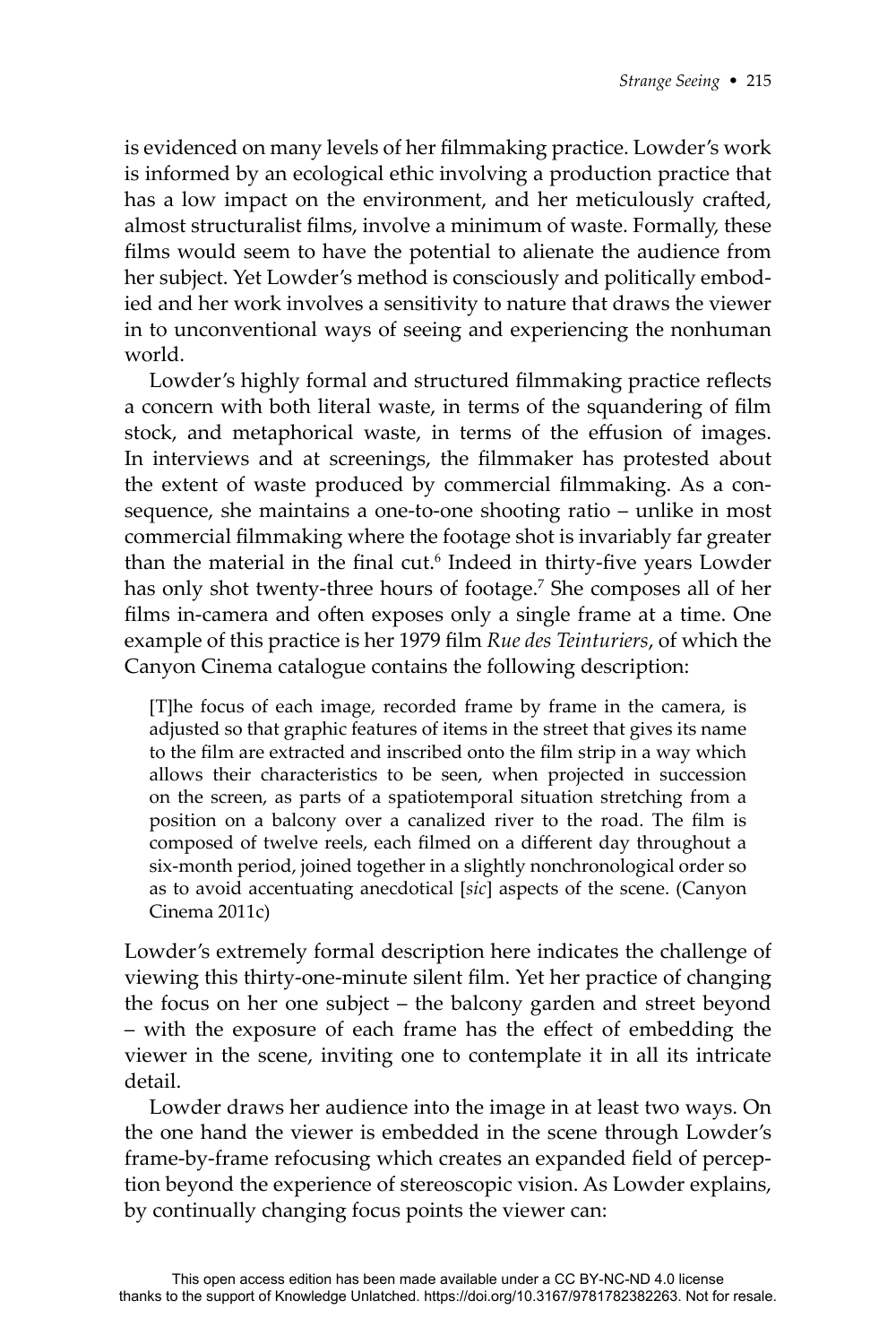see around the corners of things just a bit. In certain scenes in *Rue des Teinturiers*, you'll notice that at some points you can actually see through the flowering laurel tree trunk in the middle of the balcony. You are seeing *behind* it as well as *it*, because one of the focus points is giving you what is behind the laurel's trunk and another focus point is the trunk itself, and still another is in front of the trunk. (MacDonald 1997)

The viewer is also embedded in the text in a much more abstract sense. With only a limited amount of the image ever in focus and only a limited amount of material in frame, we are drawn to the more nonrepresentational elements of the work such as light, texture, movement, shape and the diversity of colours created by light exposure in a variety of weather conditions, times of day and seasons. What starts as a jarring and alienating viewing experience transforms over time into a meditation on the nonfigurative. $8$ 

Although Lowder's description of her approach makes her films sound sterile, she clearly remains deeply responsive to the environment around her. This sensitivity to place is essential to her work. She states: 'I go to the place, then I look at it, walk around it, sometimes have visited it many times, at different dates or even every hour of the day, looking at the position of the sun, the light, etc.'9 Lowder (1997: 57) emphasises that she films in places she likes to be, in the 'outdoors, with my feet on natural ground, preferably in the shade on a sunny day' and that she seeks 'a more human physical home' (Canyon Cinema 2011b). She (1997: 57) contrasts these environments with the 'polluted air, mass competition and the economical goals and interests of our society', implicitly the qualities of the urban landscape which, she finds, becomes 'more and more uninhabitable' (Canyon Cinema 2011b).

The thirty films of Lowder's *Bouquets* series (1994 to 2009) are examples of what the filmmaker characterises as 'a more human physical home', and they indicate the significance and function of place and the environment in her work. Her (2011: 26) description of *Bouquets 21* to *30* is applicable to all thirty *Bouquets*: 'one minute films composed in the camera by weaving the characteristics of different environments with the activities there at the time'. Lowder's account here of the *Bouquets* suggests that she is not concerned with expunging the mark of culture from the image. On the contrary, culture and nature interpenetrate in her films. For example, and as the quote above indicates, each text in the *Bouquets* series is an assemblage of the nonhuman and the human in the locations Lowder shoots.10

The 'arrangements' of the *Bouquets* series often suggest the complementarity of culture and nature in place. At times however, they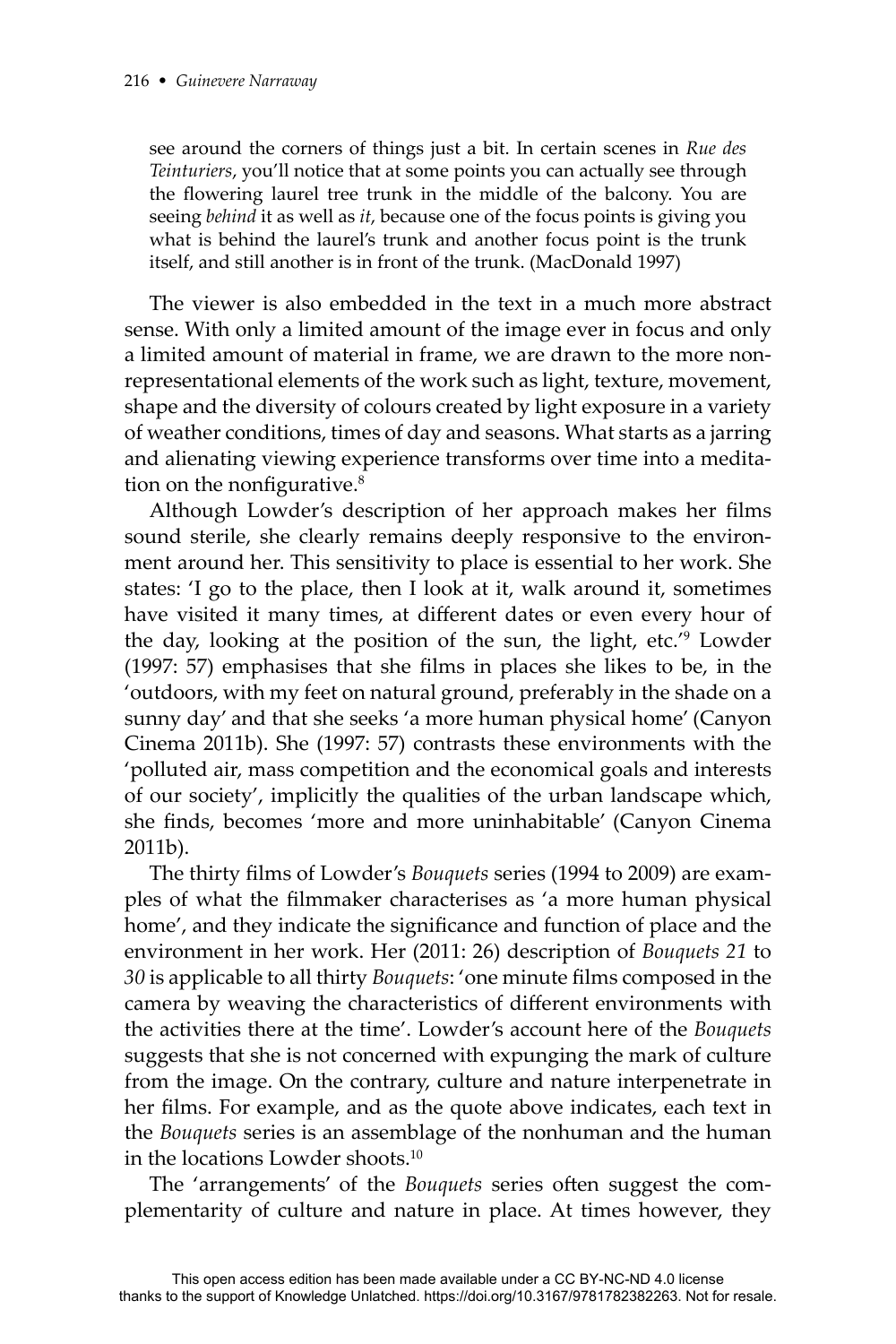problematise the relationship between human and nonhuman. *Bouquet 9* for example includes a car tyre and the rubbish left behind by day trippers in a field of buttercups. Environmentalist concerns find perhaps their most eloquent expression in Lowder's work in her 1992 film *Quiproquo*.The film sets up a dialectic of tableaux of the social-industrial world – traffic, power plants, factories, rubbish and trains – and the natural world – flowers, blossom trees, a river, the sea, birds and the sky. Humans themselves only appear twice in the film. At one point we see someone removing rubbish, albeit the rubbish that humanity itself generates. The film is also book-ended by a man wading in the sea.11 The social-industrial and natural worlds are sometimes shown separately with no obvious commentary on the relationship between the two. At other times, however, they appear in a simultaneity or juxtaposition that invites the viewer to reflect on the impact of human culture on nonhuman nature. These images largely intimate that the human relationship to the nonhuman is at best indifferent and at worst malevolent. Towards the end of the film, for instance, shots of flying birds are interposed with a shot of an industrial chimney belching fire. Lowder does not necessarily imply that the two exist in the same spatiotemporal location, but this is irrelevant anyway as the counterpoint of images strongly suggests the damage caused by pollution to habitat.

Yet *Quiproquo* does appear to stop short of a full condemnation of humanity's relationship to the nonhuman. Humans are after all shown attempting to deal with their waste and there are moments of a strangely peaceful coexistence of the human and the nonhuman. In fact, the penultimate sequence of the film has an upbeat and bucolic quality as the camera tilts down from birds, sunlight and, strikingly, powerlines to the landscape below, enmeshing the industrial and the pastoral.<sup>12</sup>

Despite its environmentalist concerns, Lowder's work evades both schematic formulations of ecocinema as well as the conventions of other nature genres. Her approach does not correspond to the ways in which we have come to expect to see nature on film. On the level of content alone, she challenges our expectations of nature photography and film by depicting the beautiful and the picturesque and yet not excising the unsightly or unforseen technical, natural and social events that occur during filming. So, returning again to the *Bouquets*, Lowder incorporates elements that we do not necessarily anticipate viewing in the series' pastoral settings. In *Bouquet 4*, for example, daisies appear delicately in front of an old wooden fence covered in peeling paint. Another example can be found in Lowder's film *Impromptu* from 1989. Here the filmmaker is observed while filming by a group of people who arrive unexpectedly in a van.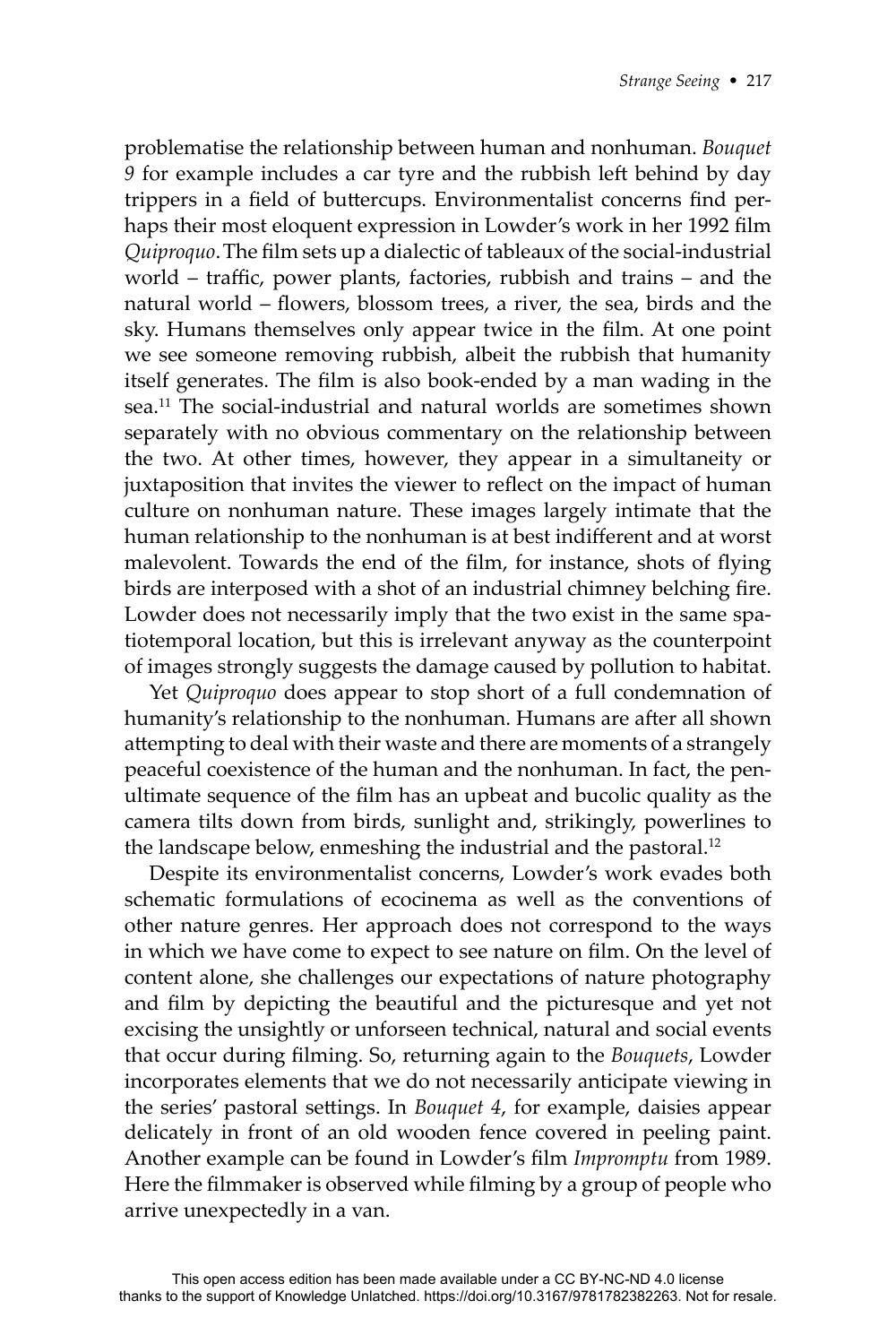It is at a formal level however, in the fact that we are consistently made aware that the nonhuman is being mediated through human technology, that our expectations of the representation of nature on film are most conspicuously disrupted. In *Quiproquo*, the form of each nature scene – and indeed of the social-industrial tableaux – varies, and Lowder uses approaches ranging from long takes to flash editing.13 In her précis of *Quiproquo*, Lowder indicates the integration in the film of her critique of our instrumentalising attitude to nature with an expanded approach to visualising the environment:

*Quiproquo* is a dialogue on the balance to be found between nature and social-industrial technology. As the film refers to the economy of the means involved in relation to what is expressed, it is both a reflection on the potentialities of the medium and an enquiry concerning the implications of the reality portrayed. It is a question of limits and possibilities, the beauty and tragedy of the world, with a critique of contemporary society's dominant choices constantly in the background. (Canyon Cinema 2011a)

Lowder's work can be understood as involving a dialogic relationship between the artist and the material world. She finds an analogy for the way in which production and care are inextricably intertwined in her filmmaking in the relationship of the organic farmer to the land and his work (MacDonald 1997). Nature is neither associated with the sphere of abject necessity nor is it infinitely exploitable. For the artist neither the human nature nor the nonhuman nature she films is merely inert raw material to be consumed. As I have already argued, Lowder's low-impact production practices limit such consumption in a literal sense. But even on a symbolic level, Lowder avoids converting her subject matter into a form with mere exchange or use value in the lens of her camera, and here nature plays a role by resisting full determination during the process of technological reproduction. As Lowder observes of her approach, 'the photographic procedure . . . allows one to handle the content and the form of the material while the process inscribes automatically some of the traces and characteristics of the reality being recorded' (Canyon Cinema 2011b). While the artist uses filmmaking technology to control the structure of the text, the apparatus itself becomes a sort of passive receptor of 'traces' of the world. Lowder's description of the role of the camera here is reminiscent of André Bazin's argument in 'The Ontology of the Photographic Image'. According to Bazin (2005: 13), in taking the photograph the photographer becomes absent, that in photography, 'between the originating object and its reproduction there intervenes only the instrumentality of a nonliving agent'. Bazin (ibid.: 15) goes on to argue that: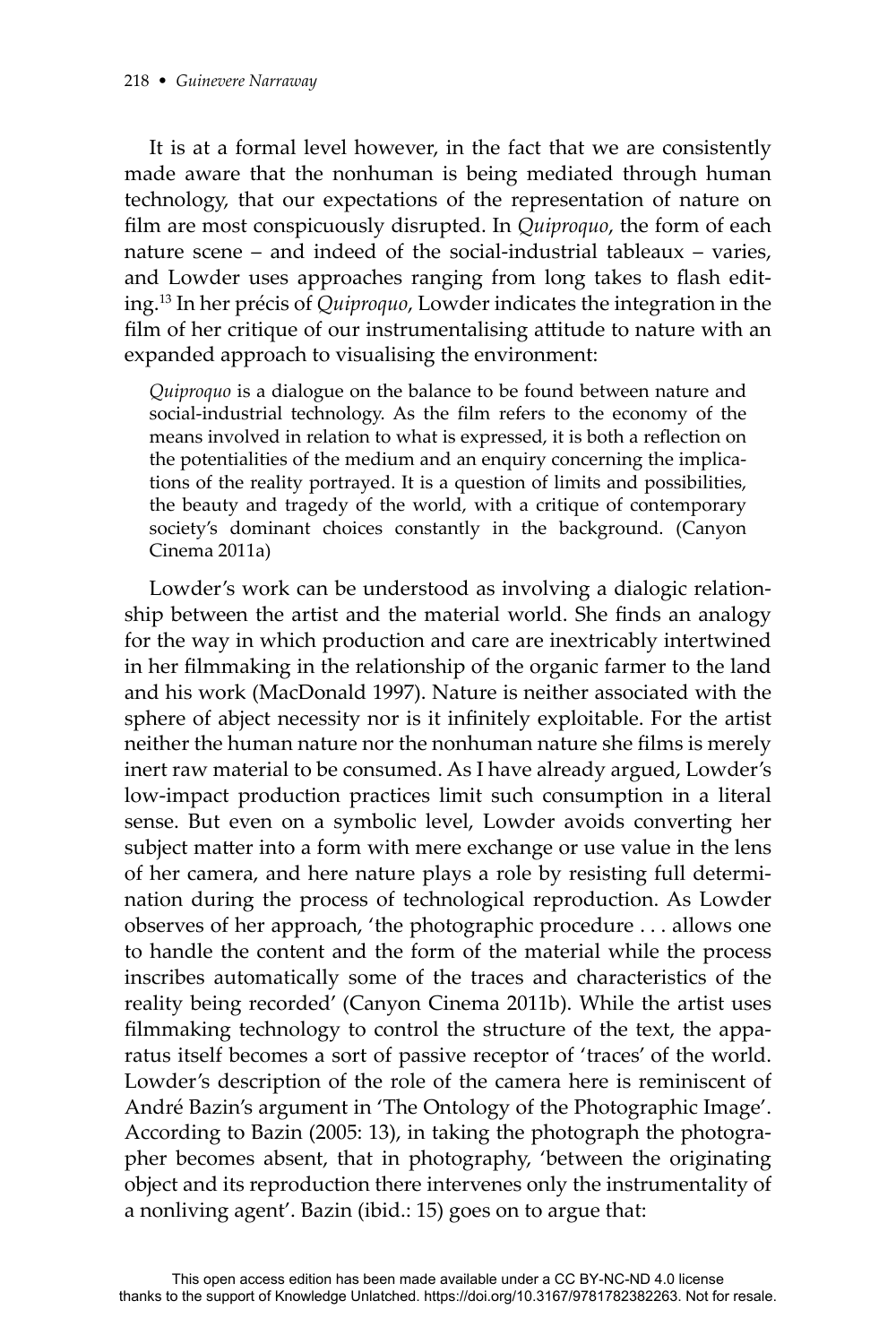Only the impassive lens, stripping its objects of all those ways of seeing it, those piled-up preconceptions, that spiritual dust and grime with which my eyes have covered it, is able to present it in all its virginal purity to my attention and consequently to my love. By the power of photography, the natural image of a world that we neither know nor can see, nature at last does more than imitate art: she imitates the artist.

The world thus reveals itself in the photograph to a large degree independently of the intentions of the photographer.<sup>14</sup>

In contrast to Bazin's argued absent photographer however, Lowder's films contain an excess of the human in their form and structure. We might consider her work on *Les Tournesols* (1982) as an example:

The film presents a field of sunflowers. The focus is adjusted frame by frame in succession according to a series of patterns on particular plants situated in different parts of the field. The diverse configurations placed on separate frames of the film strip appear, when projected successively, simultaneously on the screen. Thus, filmed one after another at different focal lengths, the sunflowers combine during projection to form one spatiotemporal image. (Canyon Cinema 2011d)

Rather than receding into the background, the apparatus is foregrounded to an extent that the viewer is always conscious of it and therefore constantly aware that they are viewing artifice. Even so, the process of filming and the form of the completed work is a response to the play of the elements on the field of sunflowers. The frame-byframe refocusing highlights changes in the natural environment and in this way the dynamism of the field of sunflowers is emphasised in the finished product.

The dismantling of received ways of viewing the world, and in particular nonhuman nature, is achieved in Lowder's work not by a purported lack of artifice or by the absence of an ideologically driven subject behind the camera, by an 'impassive lens'. On the contrary, Lowder draws the viewer's attention to the device – to both the filmmaking apparatus and the filmmaking process – in a disruption of conventional representations of the nonhuman. And it is thereby that we might have a new encounter with nature.

Kate Rigby's work on Heidegger is pertinent here. Rigby (2004: 432) notes that in Heidegger's essay '... poetically man dwells ...', from 1951:

it becomes apparent that some form of exile or at least defamiliarization is intrinsic to dwelling. We must first encounter the absence or obscurity of a place before we can begin to attune ourselves to it in dwelling. The poet admits us into dwelling precisely to the extent that she allows even the most familiar things to appear in all their strangeness, as if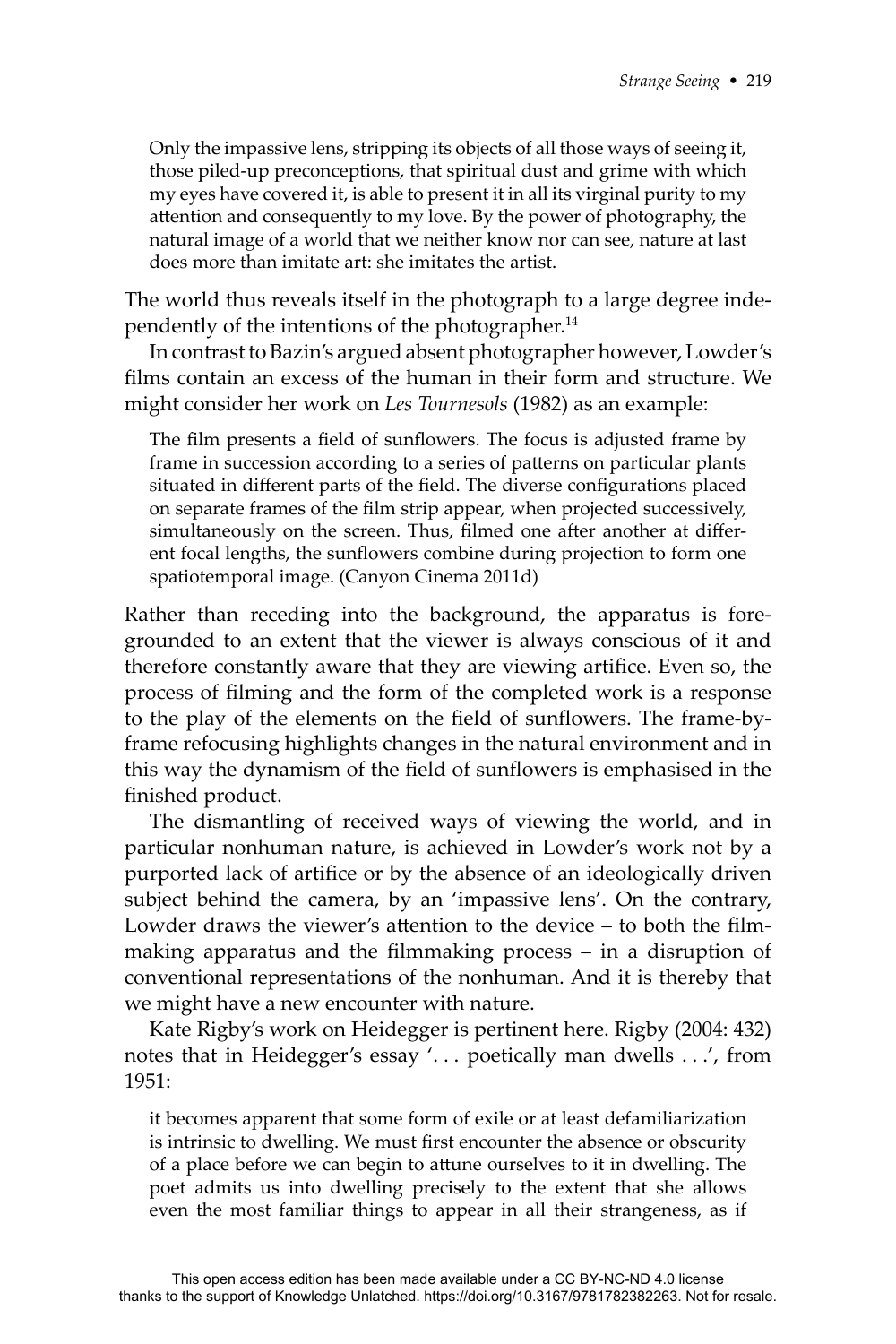encountered for the first time. Only thus might things cease to be mere equipment.

In Lowder's own engagement with the natural world, she uses her tools to make nature strange to us. The impact of her stylistics on the spectator is arguably that one sees the nonhuman and place with fresh eyes, and such a 'defamiliarization' or 'exile' from our conventional encounters with nature hopefully provides, as Rigby's argues above, an opportunity for one to enter into a revised relationship with the natural environment where it ceases to be of mere instrumental value. Moreover, in drawing the viewer's attention to the filmmaking apparatus, Lowder's films declare themselves, 'carefully crafted works of poietic techne rather than spontaneous self-disclosures of phusis' (ibid.: 437). It is precisely in drawing attention to themselves as highly constructed representations of nature that Lowder's films disclose that they are not nature itself, and by acknowledging that it cannot speak as nature, Lowder's art does its ecological work:

How then does the work of art 'save' the earth by disclosing it as unsayable? It does so, I would suggest, precisely to the extent that it draws attention to its own status as text and hence as a mode of enframing. In this sense, the literary text saves the earth by disclosing the nonequation of word and thing, poem and place. It may do so in a variety of ways . . . Only to the extent that the work of art is self-canceling, acknowledging in some way its inevitable failure to adequately mediate the voice of nature, can it point us to that which lies beyond its own enframing. (Ibid.)

To some degree, Lowder's concerns reflect that which arguably unites the historically and generically diverse practices grouped under the variously termed avant-garde, experimental, independent and underground film: their self-conscious position as a critical alternative, or refutation even, of the commercialism of most feature filmmaking. However if, in Heideggerian terms, we understand commercial filmmaking to literally 'enframe' the world, transforming it through technology into standing reserve, 'mere raw material to be technologically manipulated, reconstructed, and commodified' (ibid.: 431), Lowder's work goes one step beyond the innate politics of much independent and experimental filmmaking. In her work, she circumnavigates the potential instrumental rationality of her camera by using it, and film form, to respond to what Rigby (ibid.: 438) refers to as 'the call of nature's self-disclosure'.15

Lowder's use of film form confounds one's normal experience of nature and place in the cinematic text. Indeed, even to a viewer well versed in experimental film, the relationship of form (intensely ordered,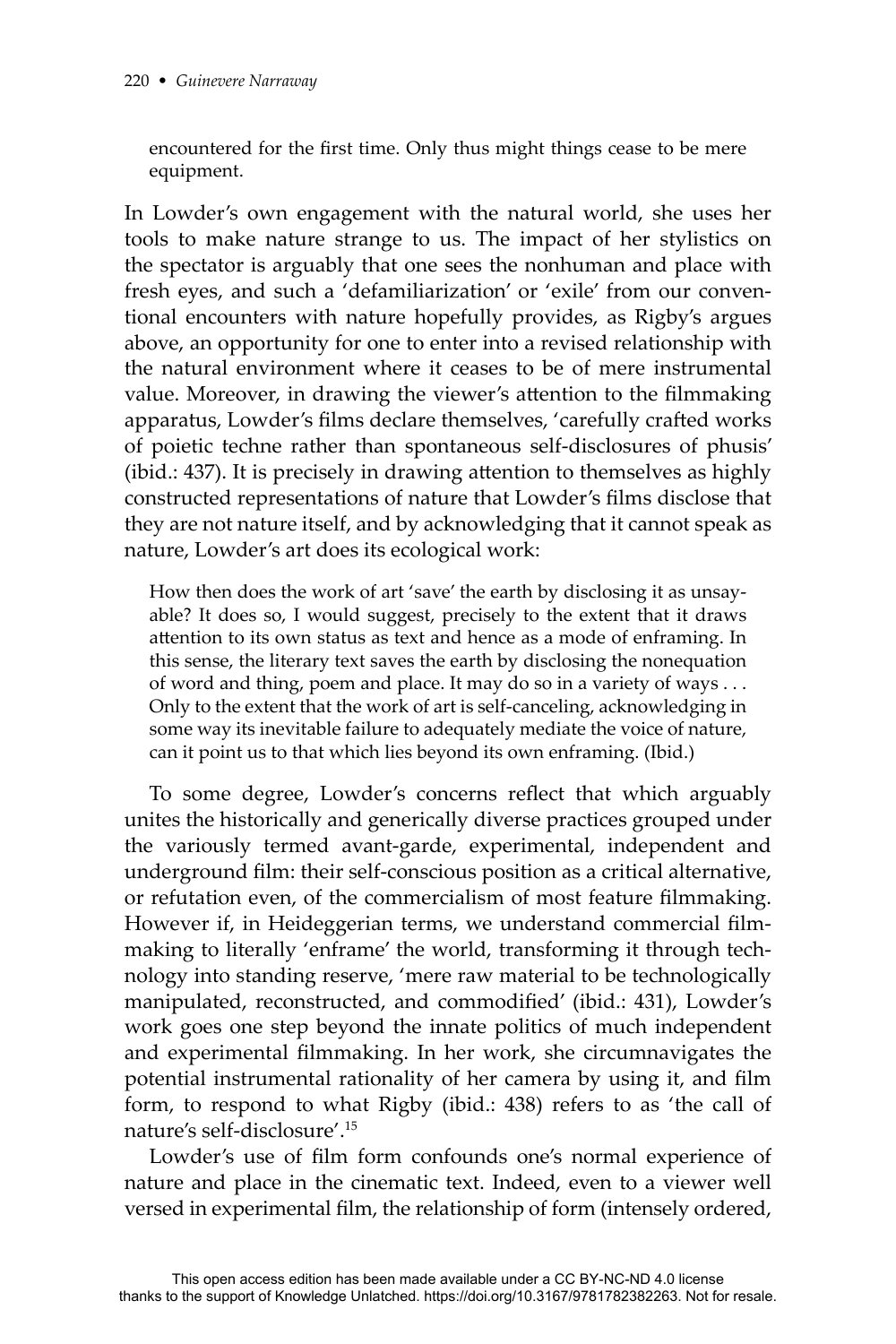complex structures involving often jarring editing) to content (images of predominantly serene and beautiful locations) can appear to be extremely disjunct in Lowder's work. The disruptive and abrupt structures of the films potentially prevent the viewer from engaging with the subject matter. Lowder appears to defy the Kantian notion of *Naturschöne*, which still structures western conceptions of nature: our anticipation – indeed our requirement – that the beautiful in nature is somehow harmonious.16 Nonetheless, as curator Mark Webber's (2002) programme notes on *Bouquets 21* to *24* indicate, Lowder's work engenders in the viewer a very intense engagement with her subject: 'The *Bouquets* are constructed frame-by-frame, in camera, by alternating single images of specific pastoral locations. The images are clusters of perception, which build into improvised portraits of the flowers and vegetation at each site. Condensed moments of time and space form visual bouquets, planted on our retinas, blooming with rich colour and vitality'. Webber's words, his evocation of 'visual bouquets' that are planted and bloom 'on our retinas', perfectly capture the fresh experience of nature provoked over time due to, but also in spite of, the vast amount of visual information in Lowder's films. Lowder's work however, as I have argued, is not just concerned with aesthetics and pleasure – although it is concerned with those things too.<sup>17</sup> MacDonald (2007: 329) asserts that the visual effects created by Lowder's cinematic techniques form 'an implicit metaphor for her hope that the viewer will join her in foregrounding dimensions of her/our surround that in most filmmaking provide at best the background for melodramatic action and entertaining confirmations of the conspicuously consuming status quo'. I would argue that the effect of form in Lowder's work is more than a metaphor but is rather what MacDonald (2004: 109) has elsewhere called 'a retraining of perception'. It is an enactment of a defamiliarised view of nature that will, hopefully, enable the viewer to understand the nonhuman as a great deal more than the mere setting and 'equipment' of our lives.

## **Notes**

 1 Although Sontag (1978: 3) asserts that she is exclusively directing her critique at photographs, the distinction between film and photography becomes somewhat fluid as her argument develops. She uses many filmic examples – of particular note are *Man with a Movie Camera* (1929) and *Peeping Tom* (1960) – which do not feature a still photographer but a cinematographer. Several times she extends her argument explicitly to film or extrapolates out from photography to film – for example her section on Antonioni's *Chung Kuo* (1972). Sontag (ibid.: 161) also argues that today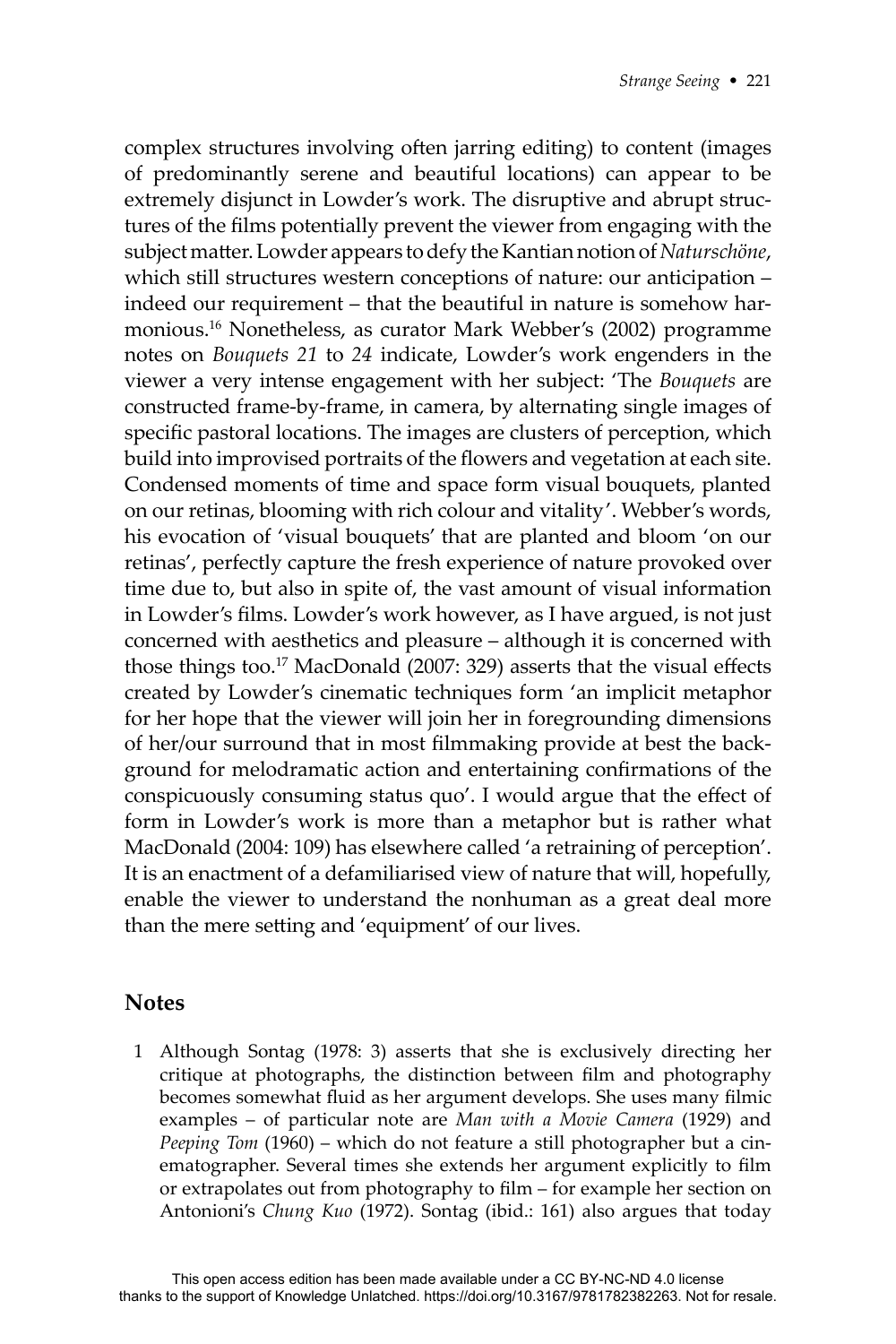real experiences have come to seem like the images 'we are shown by cameras', like movies.

- 2 See for instance Benjamin's (1985: 254–55) criticism of the photographic work of Albert Renger-Patzsch in *Die Welt ist schön/The World is Beautiful*. Benjamin aligns these photographs with the images of advertising in their valorisation of surface aesthetics at the expense of context.
- 3 See David Ingram on Gore's film in chapter 14 of this volume.
- 4 Paula Willoquet-Maricondi (2010) and Scott MacDonald (2004) also address the function of form in ecocinema.
- 5 I would like to thank Rose Lowder for generously sending me materials to aid in my research and for responding in great detail to my many questions.
- 6 Of course the concern with waste is not uncommon among experimental filmmakers whose work rarely generates much capital and who therefore cannot afford the kind of waste produced in commercial filmmaking. At the same time, the artisanal nature of Lowder's work, her resistance to waste and her respect for her subject are arguably rooted in the ideological discourse of much independent filmmaking.
- 7 From private correspondence with the author.
- 8 As a viewer of *Rue des Teinturiers* proposed to me, the two rhythms of the film – one completely jarring in its visual violence, the other hypnotic, taking hold the longer one watches – could be understood as an existential metaphor: the former rhythm connotes the quotidian, the latter connotes the longer rhythms of life, of which one only gradually becomes aware.
- 9 From private correspondence with the author.
- 10 The idea of the bouquet here is not only extremely apposite in this sense of bringing together diverse elements of the human and the nonhuman, the cultural and the natural. The form of the films themselves are bouquets in that, unlike her earlier frame-by-frame refocusing, Lowder filmed frames for each film 'on any part of the strip in any order, running the film through the camera as many times as needed' (Lowder 2011: 26). The final film thus literally becomes an arrangement of frames.
- 11 In private correspondence, Lowder has noted that this man is a hunter.
- 12 The soundtrack is also extremely buoyant in this section of the film.
- 13 Lowder's footage of both the natural and the industrial world in *Quiproquo*  is accompanied by the distinctly unnatural sounds of a complex electronic score by Katie O'Looney. As with Lowder's use of form, rather than contributing to suturing the spectator into the text, the soundtrack – sometimes seemingly at odds with the subject matter of the film – demands our attention as much as the image, heightening the viewer's conscious engagement with both sound and image.
- 14 Jennifer Fay (2008) compares Bazin's and Benjamin's work on photography and film, highlighting how both suggest a posthuman form of perception in the technologically reproduced image.
- 15 In 'Toward an Eco-Cinema,' MacDonald (2004) examines a number of other experimental filmmakers in whose work film form invites the viewer to a new awareness of nature.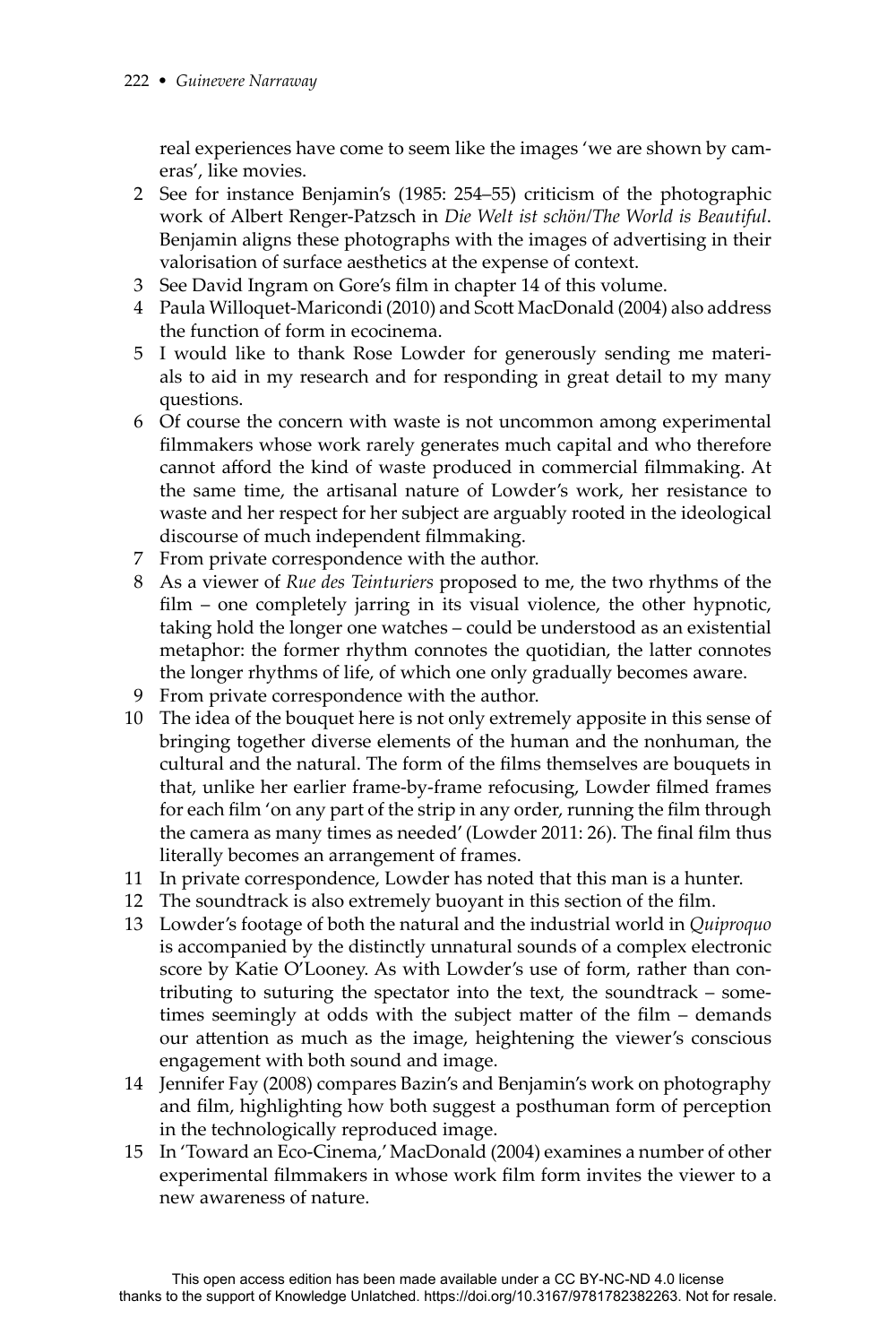- 16 At the ASLE-UK conference in July 2004, Richard Kerridge suggested that Lowder's work is subversive precisely in its anti-pastoral quality to which I am alluding here.
- 17 This is my contention not necessarily Lowder's who in response to MacDonald's (1997) question 'Does it matter to you if others find your films beautiful?' says: '[I]f you try to make something that looks good, you usually fail, because just looking good is not enough. Films which look good to me, look good because behind them is some very profound, essential reasoning. I never try to make a great artwork; I don't know how to do that. The kind of films I end up with, which in the end may or may not be pretty to look at, look that way because their internal structure is very complex'.

## **References**

- Bazin, A. 2005. 'The Ontology of the Photographic Image', in *What is Cinema? Volume 1*. Trans. H. Gray. Berkeley: University of California Press, pp. 9–16.
- Benjamin, W. 1977. 'The Author as Producer', in *Understanding Brecht*. Trans. A. Bostock. London: NLB, pp. 85–103.
- ———. 1978. 'New Things about Plants', in D. Mellor (ed.), *Germany: The New Photography 1927–33*. London: Arts Council of Great Britain, pp. 20–21.
- ———. 1985. 'A Small History of Photography', in *One-Way Street and Other Writings*. Trans. E. Jephcott and K. Shorter. London: Verso, pp. 240–57.
- ———. 1999. 'The Work of Art in the Age of Mechanical Reproduction', in *Illuminations*. Trans. H. Zorn. London: Pimlico, pp. 211–44.
- *Bouquets 1–10*. 1994–1995. [Films]. Directed by R. Lowder.
- *Bouquet 4*. 1994. [Film]. Directed by R. Lowder.
- *Bouquet 9*. 1995. [Film]. Directed by R. Lowder.
- *Bouquets 21–30*. 2001–2005. [Films]. Directed by R. Lowder.
- *Bouquets 11–20*. 2005–2009. [Films]. Directed by R. Lowder.
- Buck-Morss, S. 1991. *The Dialectics of Seeing: Walter Benjamin and the Arcades Project*. Cambridge, MA: MIT.
- Canyon Cinema. 2011a. 'Quiproquo'. Canyon Cinema catalogue. Retrieved 9 June 2012 from http://canyoncinema.com/catalog/film/?i=1589
- ———. 2011b. 'Rose Lowder'. Canyon Cinema catalogue. Retrieved 9 June 2012 from http://canyoncinema.com/catalog/filmmaker/?i=204
- ———. 2011c. 'Rue des Teinturiers'. Canyon Cinema catalogue. Retrieved 9 June 2012 from http://canyoncinema.com/catalog/film/?i=1591
- ———. 2011d. 'Les Tournesols, Les Tournesols Colores'. Canyon Cinema catalogue. Retrieved 9 June 2012 from [http://canyoncinema.com/catalog/](http://canyoncinema.com/catalog/film/?i=1587) [film/?i=1587](http://canyoncinema.com/catalog/film/?i=1587)
- Fay, J. 2008. 'Seeing/Loving Animals: André Bazin's Posthumanism'. *Journal of Visual Culture* 7.1: pp. 41–64.
- *Impromptu*. 1989. [Film]. Directed by R. Lowder.
- Lowder, R. 1997. 'Leaving the Artist's Studio Behind or How to Make Bouquets out of Flowers and Film'. *Cantrills filmnotes* 85/86: pp. 54–58.